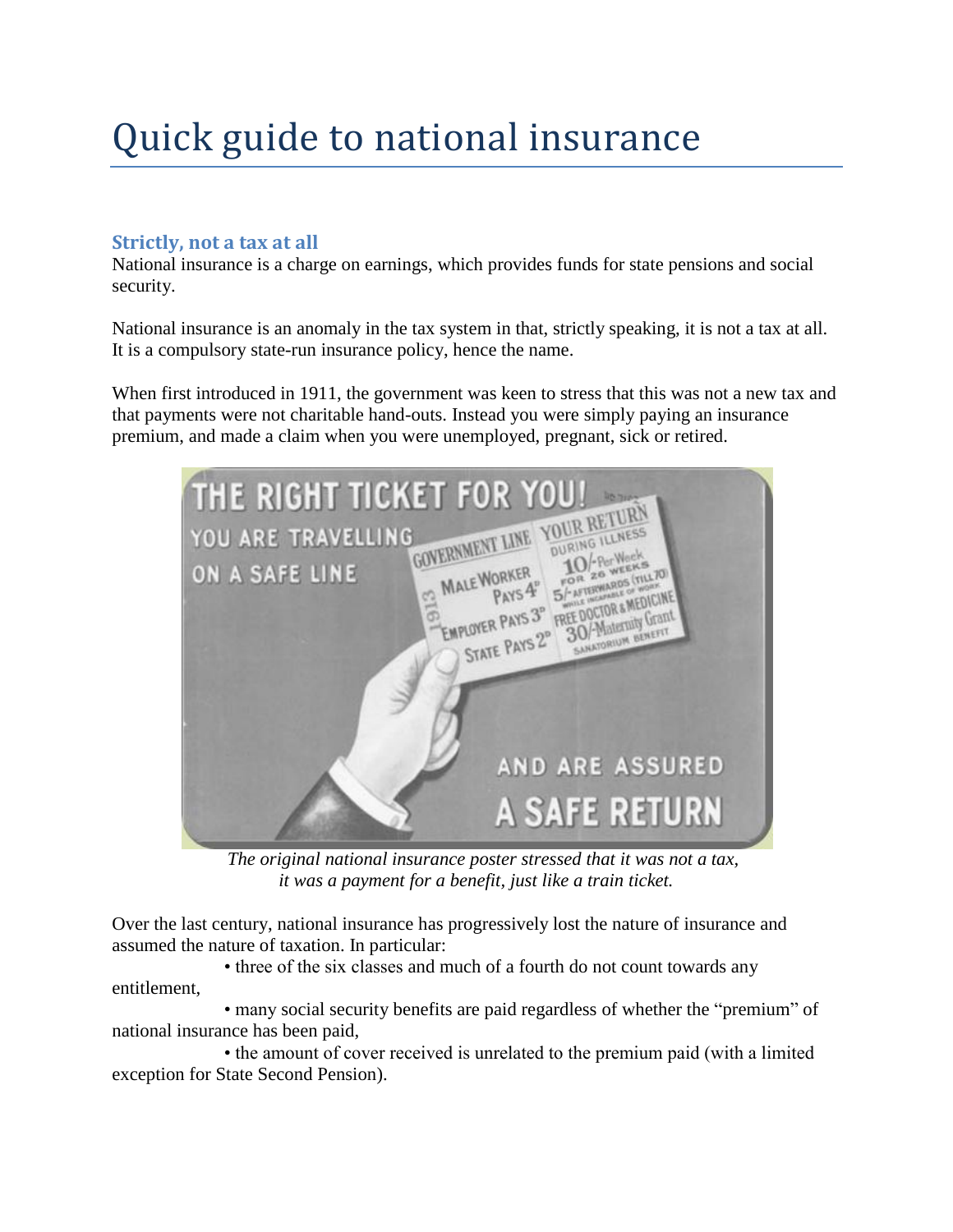Some of the more unusual rules of national insurance derive from this part-evolution from insurance to taxation.

Some vestiges of insurance remain. National insurance is collected in a separate National Insurance Fund. Payments to it are called "contributions". Many benefits still do depend on having paid sufficient national insurance, known as the "contributory principle". National insurance is covered by separate laws from other taxes.

## **Age limits**

National insurance uniquely has age limits. You do not pay national insurance of any class under the age of 16, nor above state retirement age.

Until 5 April 2010, state retirement age was 65 for a man and 60 for a woman. The age for women is now increasing to the same as for men, and both ages will then increase further. Details, with tables, are given in the separate article *When can a woman retire?*

For an employee, the age is at the date of the payslip. No apportionment is made for any period when the employee was under or over the relevant age.

Note that an employer pays employers' national insurance for an employee over state retirement age.

#### **Earnings**

National insurance is only paid on earnings, from employment or self-employment. This means that many sources of income are not subject to national insurance, even though they may be subject to income tax.

The following are not subject to national insurance:

- pension income
- investment income
- benefits in kind (but see below).

A benefit in kind paid to an employee is treated as earnings if it is a **readily convertible asset.**  This includes such things as gold bars and National Savings certificates that are very similar to cash.

For other benefits in kind, the employee pays no national insurance, but the employer may have to pay class 1A.

In addition, national insurance contributions may be credited during periods of unemployment, home responsibility and full-time education. Indeed, the only ways in which most people do *not*  build up any entitlement is when they are overseas for a long time or if failed to register properly.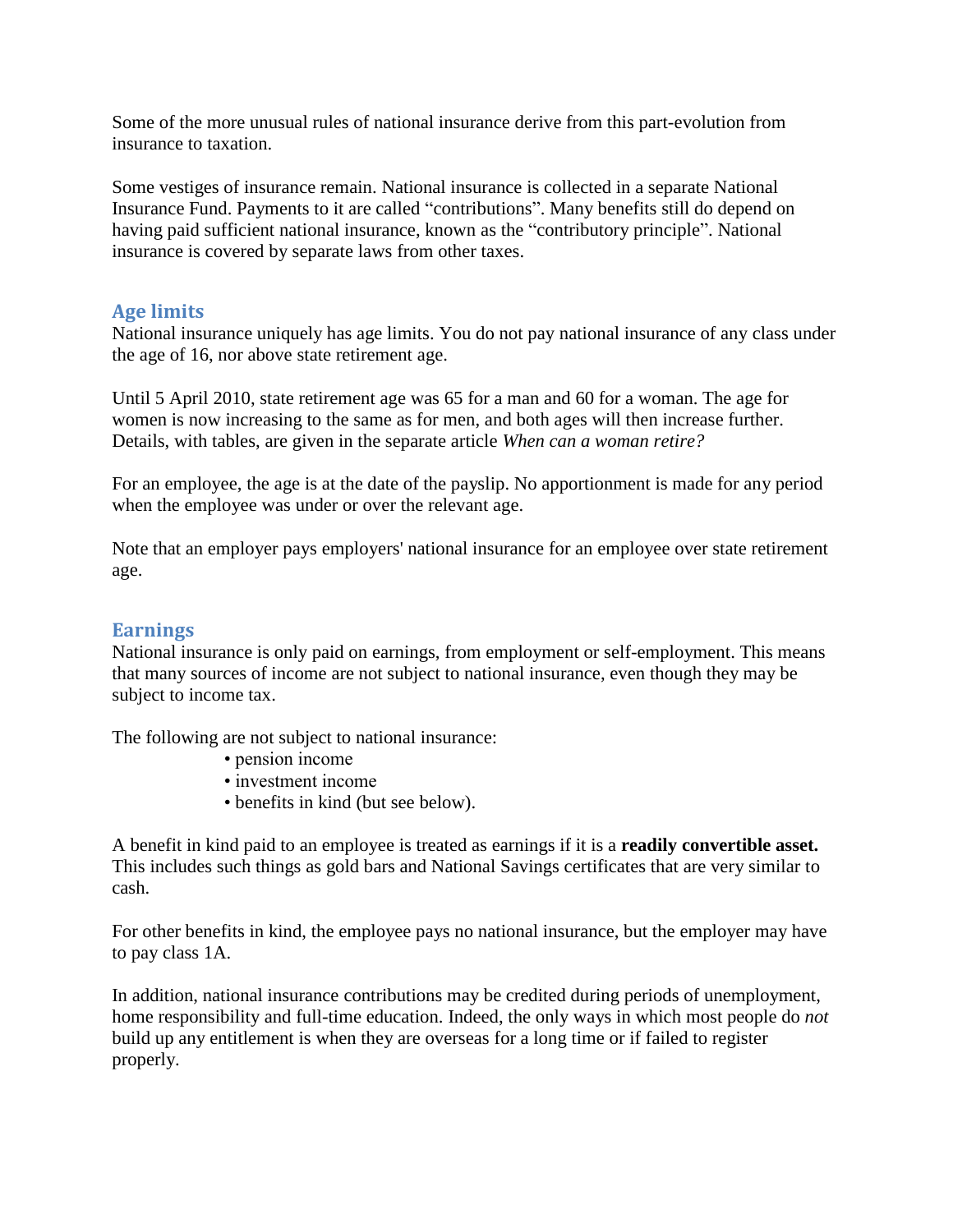### **Classes**

There are six classes of national insurance, of which class 1 is by far the most important. It collects more than 90% of all national insurance.

**Class 1** is paid on earnings from employment. Some is paid by the employer and some by the employee. It is collected through the payroll. More details are given later.

**Class 1A** is paid by the employer only, on the value of benefits provided to an employee.

**Class 1B** is paid by the employer only, on the value of income tax covered by a PAYE settlement agreement.

**Class 2** is paid by the self-employed. It is a small fixed weekly amount, for  $2011/12$  just £2.50 a week. (Higher rates are paid by share fishermen and voluntary development workers.) This is usually collected monthly by direct debit. The self-employed are also liable for class 4.

Someone whose earnings are below a threshold  $(\text{\pounds}5,315$  for 2011/12) may elect not to pay class 2. Note that this is not compulsory; you may choose to pay class 2. Also note that paying class 2 to maintain your entitlement to the state retirement pension can be cheaper than paying class 3. You also become entitled to more social security benefits.

**Class 3** is a novelty of the tax system in that it is entirely voluntary — no-one has to pay it. Indeed the law states who may *not* pay class 3. It is paid by those who otherwise do not have sufficient contributions to receive a full state retirement pension. For 2011/12, the weekly figure is £12.60.

**Class 4** is paid by the self-employed as an addition to class 2. For 2011/12, it is paid at:

- 9% on profits between £7,225 and £42,475, plus
- 2% on profits above £42,475.

It is collected with income tax under self-assessment.

Only classes 1, 2 and 3 count towards a person's national insurance record.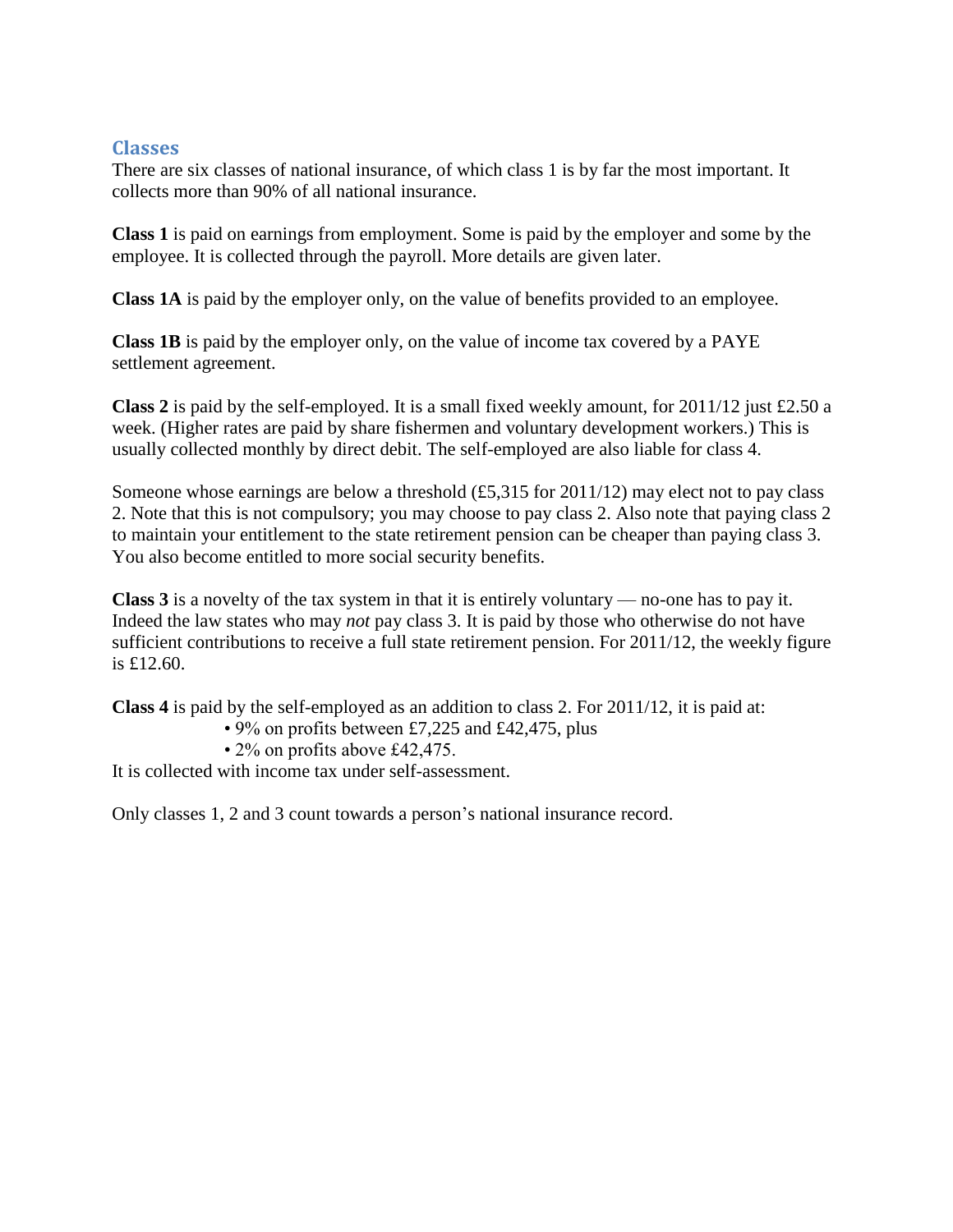# **Class 1 bands**

Class 1 national insurance represents both a duty to pay and a right to receive.

This is best explained by an illustration:



An employee and their employer are liable to **pay** class 1 national insurance for earnings between the earnings threshold (ET) and upper earnings limit (UEL).

Using weekly figures for 2011/12, the ET is £139 for the employee and £136 for the employer. The UEL is £817. The employee pays 12.0% on this income between these thresholds, and at 2% on earnings above the UEL. The employer pays 13.8% on all earnings above the ET. (The 13.8% and 12.0% rates may be reduced a little if the employee is in a contracted out occupational pension scheme.)

In terms of earning a **benefit,** the threshold is the lower earnings limit. This is the threshold at which an employee starts to built up a national insurance record. It is also the threshold for many other benefits including statutory sick pay and statutory maternity pay.

For the purposes of State Second Pension only, the amount paid up to the upper accruals point determines how much entitlement has been earned. All class 1 paid above the UAP is pure taxation as no additional benefit is earned.

Using weekly figures for 2011/12, the LEL is £102, and the UAP is £770.

This means that an employee earning between £102 and £139 a week pays no national insurance but is regarded as having made a national insurance contribution.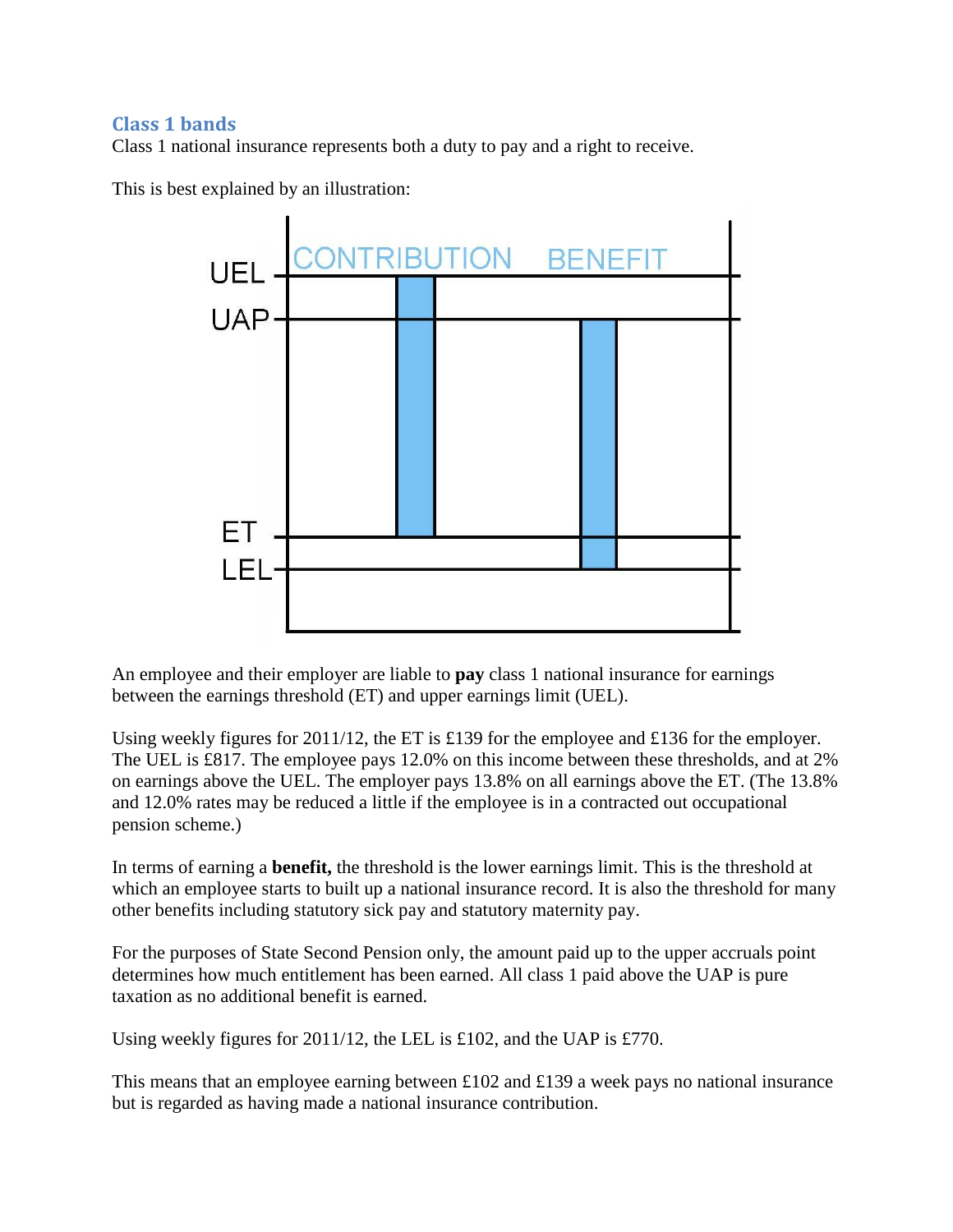Note that national insurance is **non-aggregative.** That means you do not add up different sources. If you earn £240 a week in a part-time job, you will pay national insurance. If you earn £120 a week in each of two part-time jobs, you pay no national insurance as they are each below the earnings threshold.

Also, national insurance is **non-cumulative.** Under the PAYE system for income tax, if you have little or no earnings one week, you may get a tax rebate or reduction in a later week. That does not happen for national insurance. Every week or pay period is considered separately.

## **Earnings period**

The example above uses figures for a weekly paid employee, as is traditional for national insurance.

Where an employee is paid monthly or at a different interval, the figures are proportionately increased:

| <b>NI</b> threshold         | Weekly | <b>Monthly</b> | <b>Annual</b> |
|-----------------------------|--------|----------------|---------------|
| <b>Upper earnings limit</b> | £817   | £3,540         | £42,475       |
| <b>Upper accruals point</b> | £770   | £3,337         | £40,040       |
| <b>Earnings threshold</b>   | £139   | £602           | £7,225        |
| (employee)                  |        |                |               |
| <b>Earnings threshold</b>   | £136   | £589           | £7,072        |
| (employer)                  |        |                |               |
| <b>Lower earnings limit</b> | f.102  | f442           | £5,304        |

Where someone is paid at another interval, such as every four weeks or every three months, the appropriate threshold above is multiplied up.

If someone is paid for irregular periods, such as per voyage or per project, the thresholds are calculated as one seventh of the weekly rate for each day of the pay period.

Someone may be paid in different series of pay periods, such as a sales representative receiving a monthly salary, quarterly commission and an annual bonus. The rule is that all contributions are assessed on the shortest period, except that HMRC may direct a longer period.

A **director** always has an annual earnings period.

The earnings period depends entirely on when the person is paid, by reference to the same PAYE calendar as used for income tax.